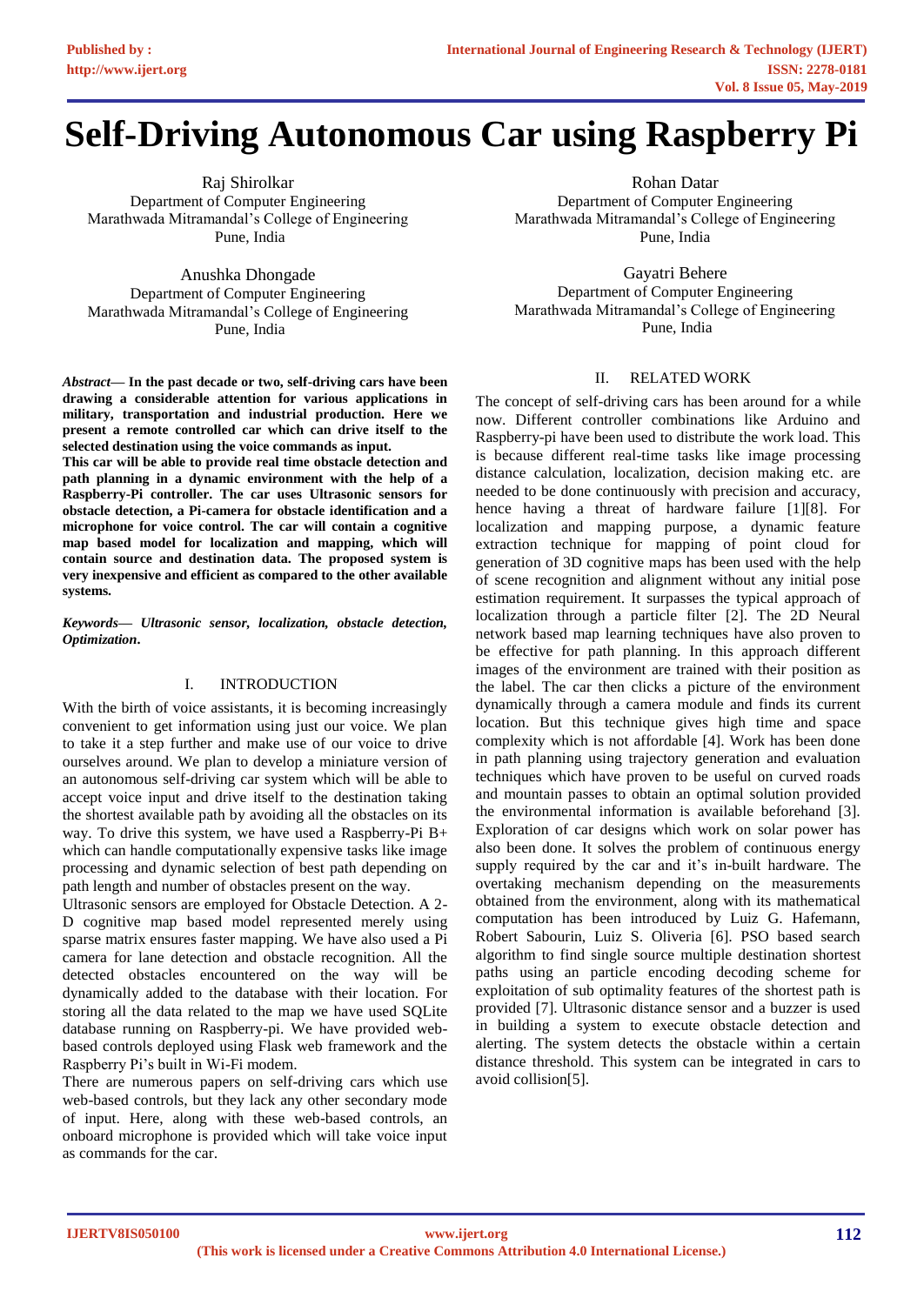# III. PROPOSED SYSTEM

The overall work can be divided into following major categories. The proposed methodology can be shown briefly using fig 1



Fig 1 : System Architecture

## *A. Voice Recognition for input module:*

In our system destination input is provided by using voice commands through microphone. This input needs to be converted from speech to text. In speech-to-text conversion, the basic function is to convert speech in physical sound to an electrical signal. Then this signal is converted to digital data. This audio data is transcribed to text using several speech recognition services. In the proposed model, we have used SpeechRecognition package which acts as a wrapper for various speech APIs.

In our model Google Web Speech API is used. This API recognizes 120 languages which makes it flexible for the global user base. The Recognizer class is used for recognizing the speech. This Recognizer instance has various methods for recognizing speech from audio input using different APIs. The method requires audio\_data argument which must be an instance of the class AudioData. Here, as we are providing the facility to provide speech input using a microphone, this input will be used as an argument to our recognize method.

To access Microphone for the input, PyAudio library is required. An instance of Microphone class is used to access the microphone. Now the microphone input is captured using Recognizer class. The audio source is used as an argument to and it records input from source until silence is detected.

## *B. Lane detection module*

#### *1) Preprocessing*

#### *a) Cropping the Region of Interest*

Image processing is a computationally heavy task to be handled on a Raspberry-Pi. In order to reduce this task we crop the Region Of Interest from the original image and utilize it for further processing. We need to detect the parallel lanes on the road between which our car is moving. The parallel lanes converge towards the center of the image and also the road is located only in the lower half of the image captured through the pi-cam. Therefore a triangle having it's vertices at the two bottom corners and the center of the image will be suitable for cropping process.

#### *b) Converting into GrayScale*

For the process of edge detection, we do not care about the colors in the image but just the difference in the intensities of the pixels. Hence in order to remove the extra information regarding the colors and assigning a single intensity value to each pixel we convert the RGB image into a grayscale image.

#### *2) Detecting Edges*

The edges in the image are nothing but the areas in the image where the intensities of the values change rapidly. Hence finding the mismatch between a pixel and all of its neighbors for all such pixels is necessary. For detecting these areas, we have used the Canny Edge Detection algorithm. It detects areas of the gray scale image that have a strong gradient. A minimum threshold can also be set for the gradient in order to indicate the strength of the edge detected.



Fig 2: Edge Detection

#### *3) Generating lines using Hough Transform*

In Hough transform all the points and lines in an image are converted into a different dimensional space known as the Hough space. Here all the points from the image space represent a line from the Hough space and all the lines from the image represent a point in the Hough space. Hence for every edge pixel detected, subsequent line is drawn in the Hough space. The intersection point of the majority of these lines is the selected as a single line in the original image space which actually defines the lane detected on the road.



Fig 3: Hough Transform